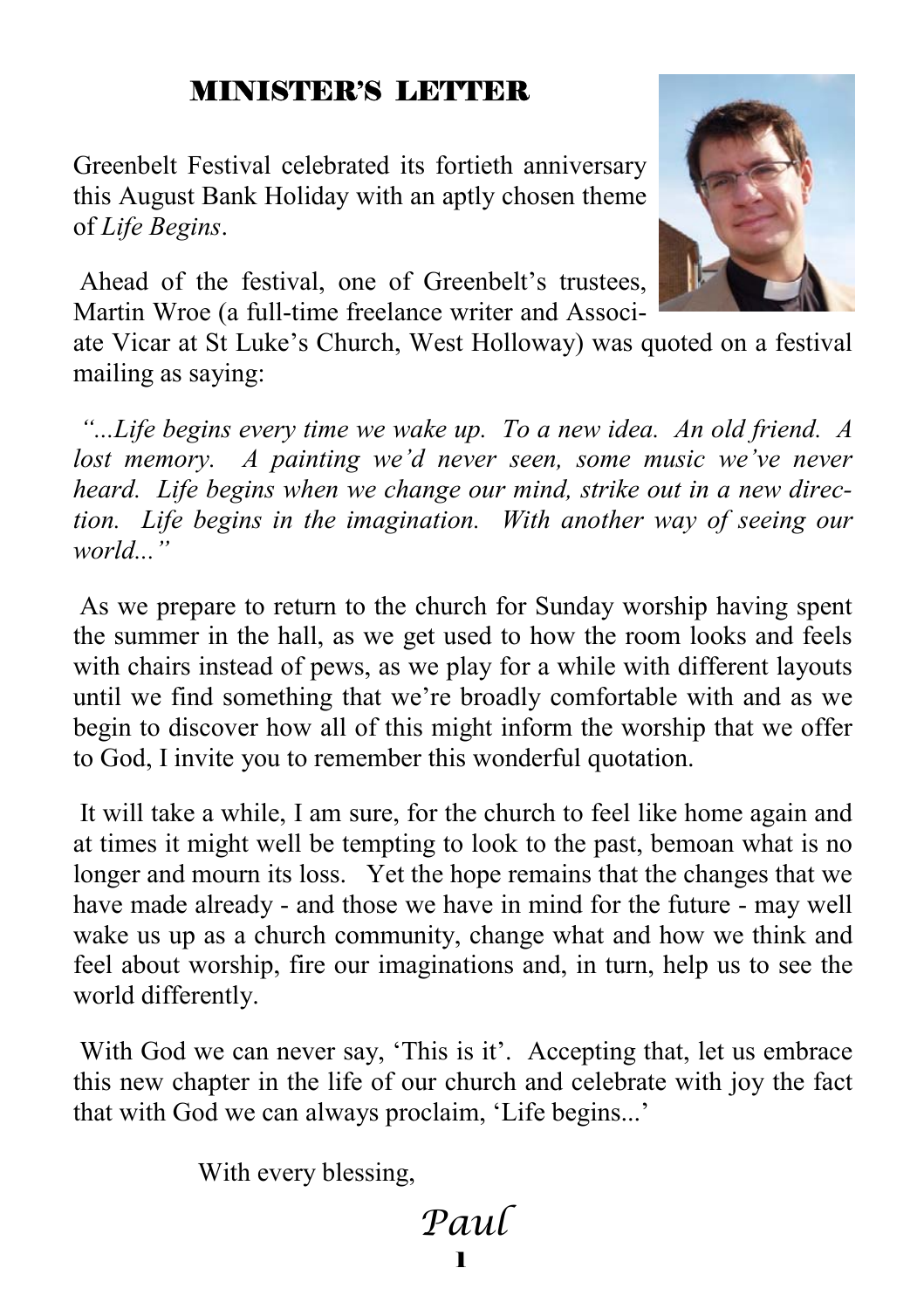## The Worship Space Project

The Church Council held an extra meeting on 7th July to agree final proposals for refreshing the worship space.

It agreed to purchase 120 chairs of "type B" (which received over 80% of preference votes) with purple-effect upholstery. 20 of the chairs purchased will have arms, and robust metal book shelves for the chairs will also be purchased. In addition a neutral coloured-carpet will be chosen for the body of the church (to complement the blue carpet in the

sanctuary), the painted walls will be refreshed and further options to improve the lighting will be explored. Following the meeting, the pews have already been removed and, we understand, taken to Leavesden Studios where they will be starring in a film called "Secret Service" alongside Michael Caine and Leonardo di Caprio





 A refund of contributions from the Circuit and generous donations in memory of Joan Arnold and Valerie Currie mean that around half of the cost of this refurbishment has already been met. We are inviting people to "give a chair" (at a cost of £100 each) to help cover the remaining costs; alternatively a smaller donation would purchase a set of arms or a book shelf for a chair. If you would like to support the refreshing of the worship space in this way, please contact Roy Ellis.

 Worship will take place in the hall while the refurbishment takes place. You are warmly invited to join us for the first service in the "new" church, led by Rev Paul Timmis, on Sunday 8th September.

*Caroline Johnson*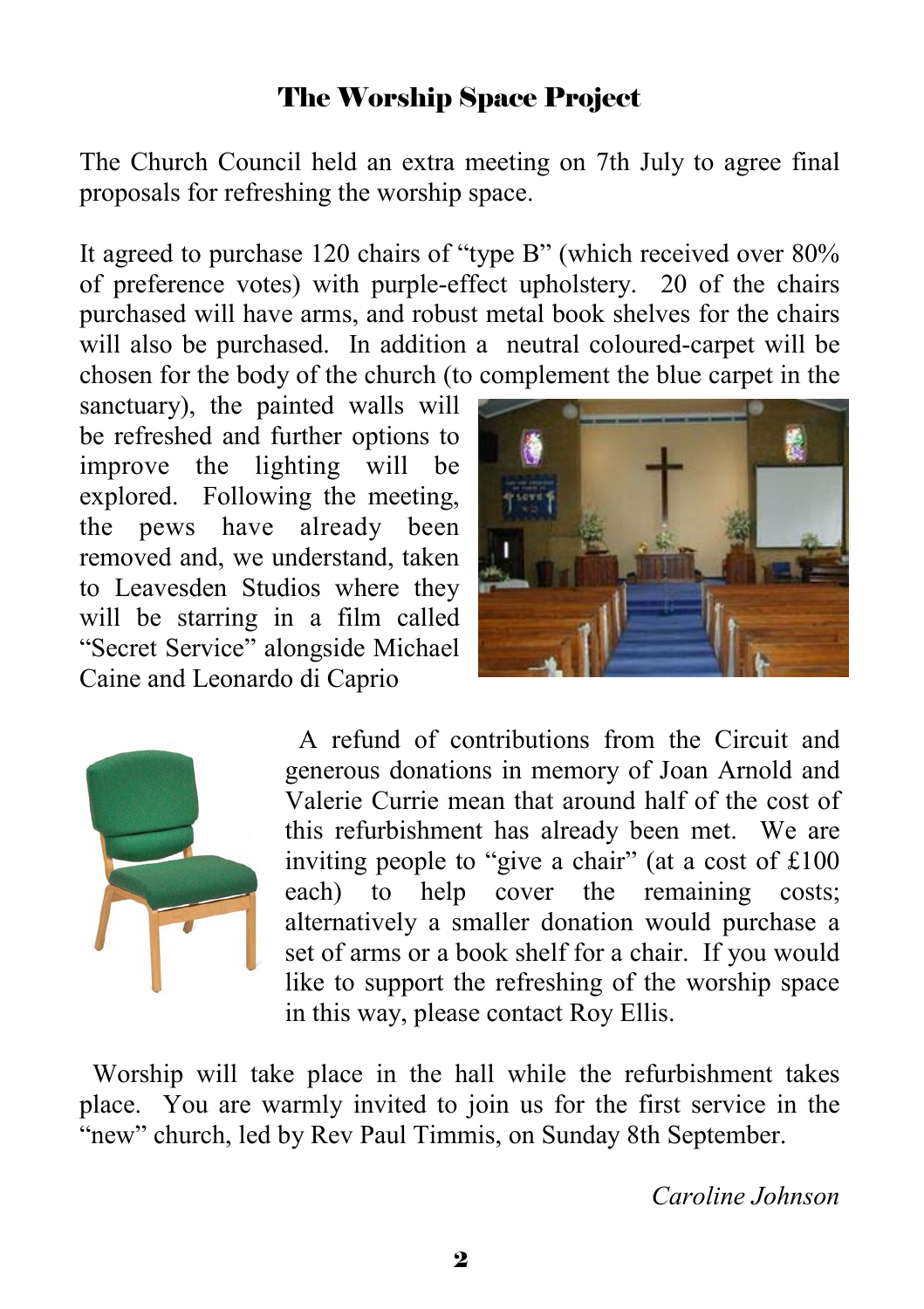# A Different Drum

Making use of our more flexible surroundings, we are delighted to be able to inform you that on the evening of Saturday 5th October we are hosting a performance of *A Different Drum: small stories to change a troubled world* by **Riding Lights Theatre Company**.



*"In the blood of a flea, wrapped in a bundle of* 

*French silk, the plague arrives in the Derbyshire village of Eyam. With it comes a devastating decision. As the entire community chooses the bold path of sacrifice… they begin to march to the sound of a different drum.* 

*Beginning in the 17th century the play follows a thread through history to the present day, picking up accounts of other men and women who dare to break the boundaries of self-interest. Beating with a heart of resistance and selflessness these are stories of individuals who set out in hope and discover their potential for remarkable love in action. Full of life and colourful music, a different drum imagines how different the world could be if we responded unswervingly to the golden rule – 'do unto others as you would have them do to you.'"* 



For more details of where this will be performed across the country and to see a trailer, visit the Riding Lights website for this production at www.ridinglights.org/drum

This will be an evening of high-quality theatre with powerful stories being told.

Make sure you put the dates in your diaries...and book your tickets. Tickets are £10 each (with a group offer: buy 10 get the 11th FREE) and are available from the National Box Office (01904 613000 or the Riding Lights website) or from myself (e-mail or 020 8337 2348 to reserve/arrange payment).

*Paul Timmis*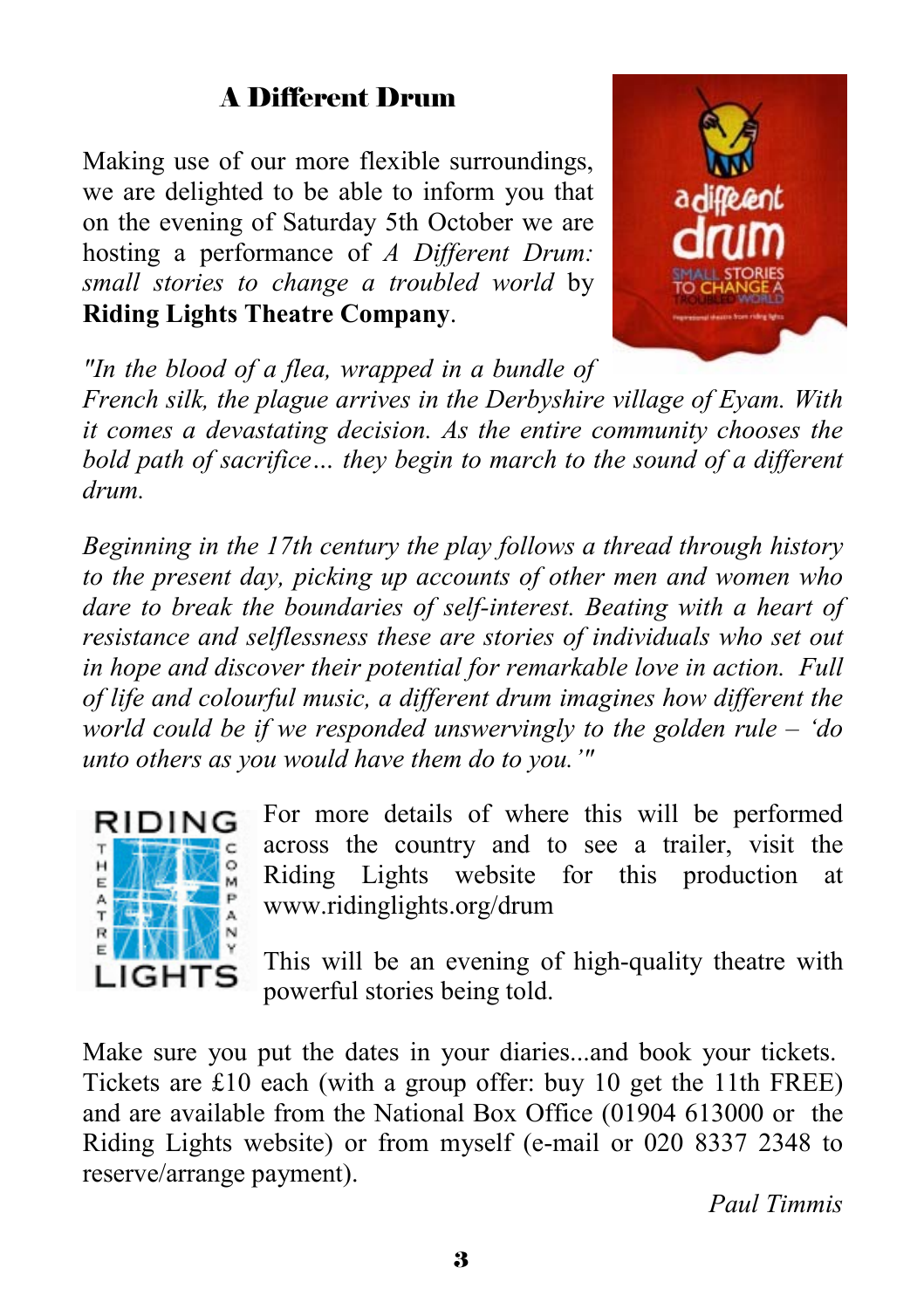



Registered Charity No. 1044099

# CHRISTIAN CARE

# invites you to an

# OPEN AFTERNOON

at

Martin Way Methodist Church Hall, Buckleigh Avenue, London SW20 9JZ

on Saturday 28th September 2013 between 2.30pm and 5.30pm

Meet the volunteers, short presentations on aspects of the work, displays, stalls and teas

If possible let us know you are coming by contacting the Main Office 020 3302 0181 or christiancaremerton@gmail.com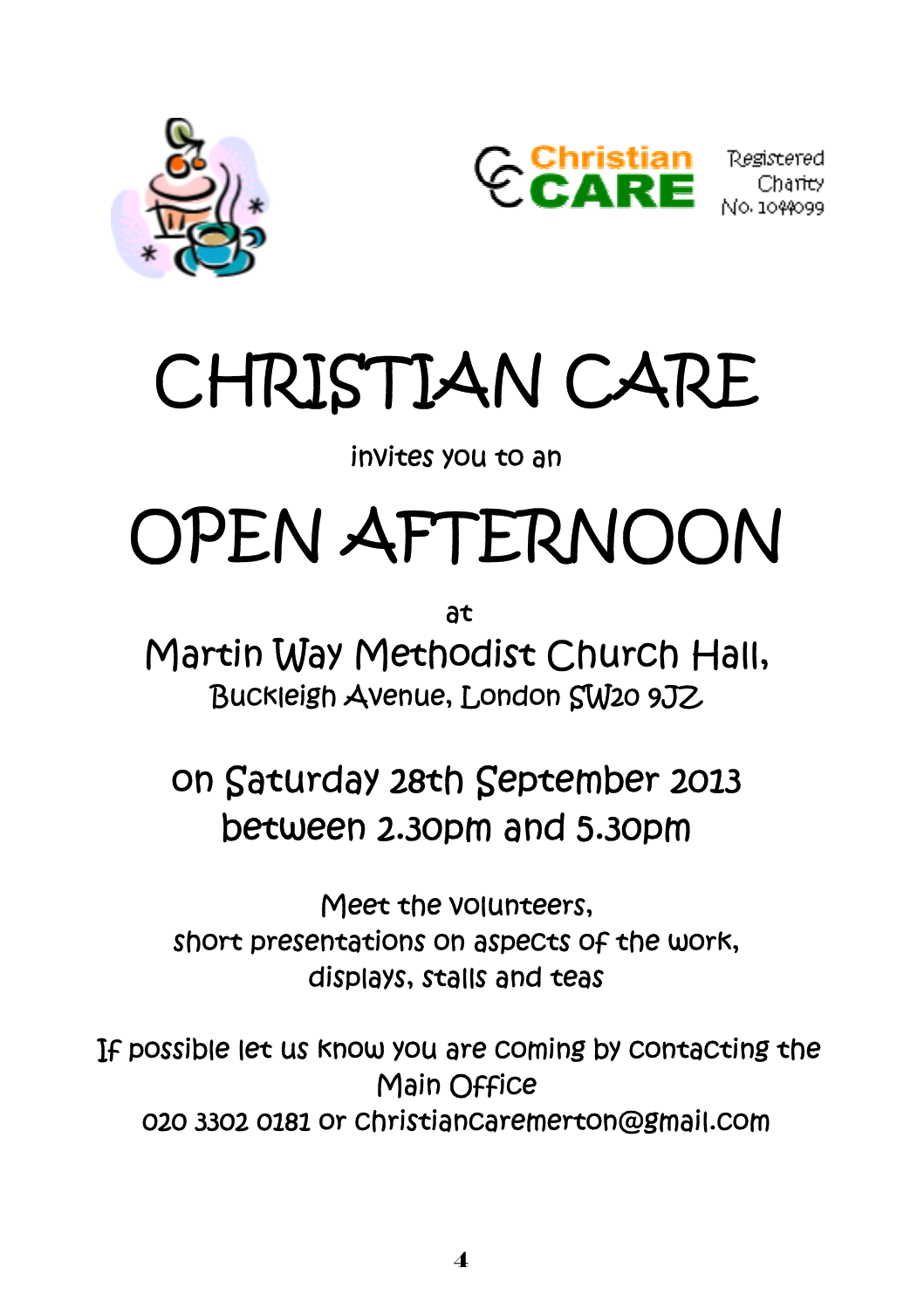Christian Care are currently feeding a number of families regularly. Due to this we always require donations of food, especially vegetarian foods with long sell-by dates, but we rarely give tins of soup or spaghetti.

We particularly need those items that are in bold red text as these are the ones that go into every bag. Please contact the office with any donations you can make.

- **Long grain/basmati rice** up to 5kg bags
- Pasta Sauce tomato, cheese, mushroom
- Packets of spaghetti and other pastas
- **Cooking Oil** up to 4 litres
- **Tins of Tuna** in spring water/brine/sunflower oil
- **Tinned Tomatoes**
- Tinned vegetables **sweetcorn**, green beans
- Tinned peaches, pineapple, mango and rice pudding
- Cereals Cornflakes, Rice Krispies, Coco Pops
- **Sweet biscuits**
- **Sugar**
- **Drinking Chocolate** (the made with water variety)
- Tea, Coffee
- Fruit Juices and Squash
- Strawberry Jam, chocolate spread, peanut butter
- Lunch box items

jelly & custard pots Biscuit bars boxes of raisins individual fruit juices in cartons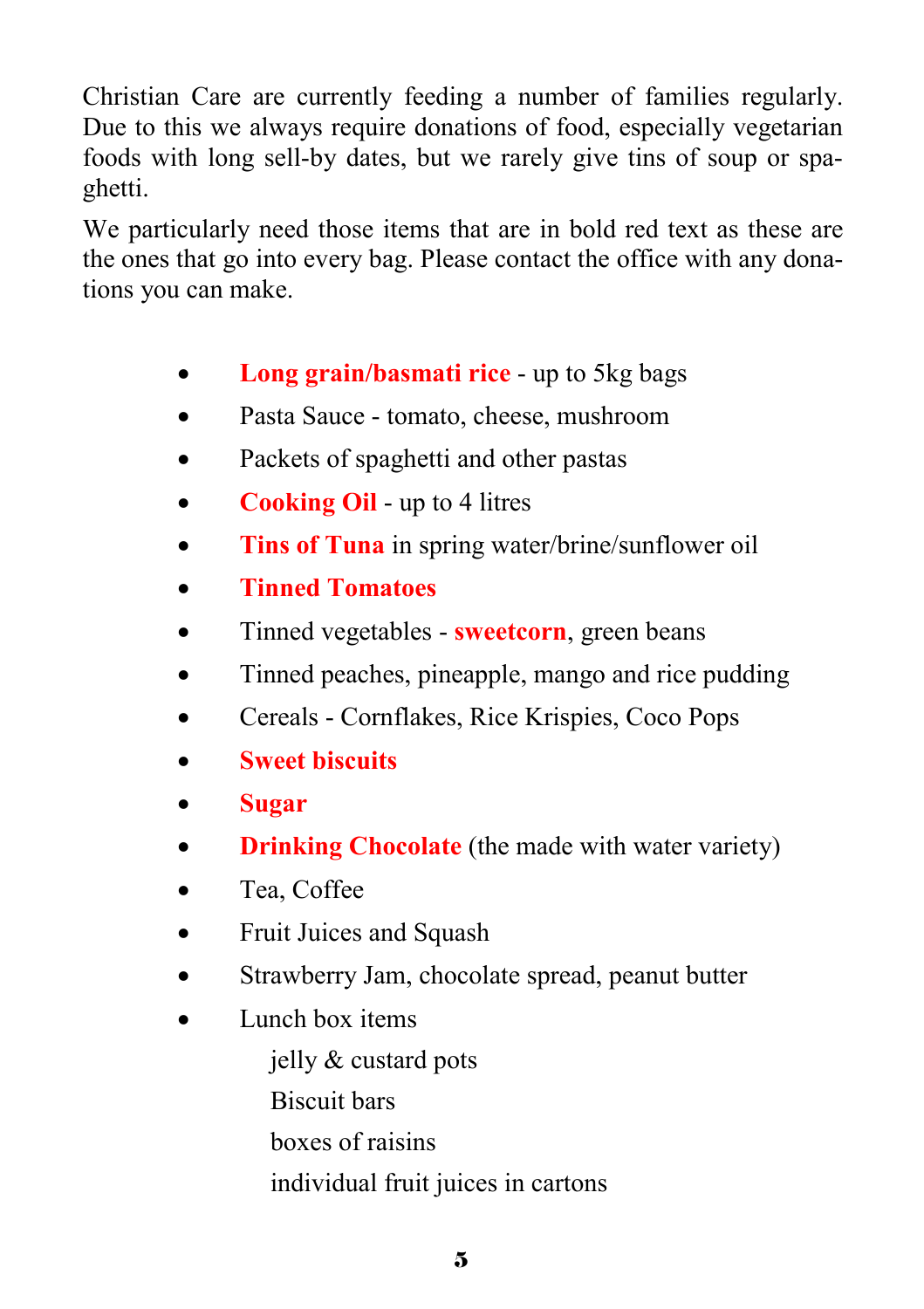## RED MARBLES

I was at the corner grocery store buying some early potatoes. I noticed a small boy, delicate of bone and feature, ragged but clean, hungrily apprising a basket of freshly picked green peas. I paid for my potatoes but was also drawn to the display of fresh green peas. I am a pushover for creamed peas and new potatoes. Pondering the



peas, I couldn't help overhearing the conversation between Mr. Miller (the store owner) and the ragged boy next to me.

"Hello Barry, how are you today?"

"H'lo, Mr. Miller. Fine, thank ya. Jus' admirin' them peas. They sure look good."

"They are good, Barry. How's your Ma?"

"Fine. Gittin' stronger alla' time."

"Good. Anything I can help you with?"

"No, Sir. Jus' admirin' them peas."

"Would you like to take some home?" asked Mr. Miller.

"No, Sir. Got nuthin' to pay for 'em with."

"Well, what have you to trade me for some of those peas?"

"All I got's my prize marble here."

"Is that right? Let me see it" said Miller.

"Here 'tis.. She's a dandy."

"I can see that. Hmmmmm, only thing is this one is blue and I sort of go for red. Do you have a red one like this at home?" the store owner asked.

"Not zackley but almost."

"Tell you what. Take this sack of peas home with you and next trip this way let me look at that red marble". Mr. Miller told the boy.

"Sure will.. Thanks Mr. Miller."

Mrs. Miller, who had been standing nearby, came over to help me. With a smile she said, "There are two other boys like him in our community, all three are in very poor circumstances. Jim just loves to bargain with them for peas, apples, tomatoes, or whatever. When they come back with their red marbles, and they

6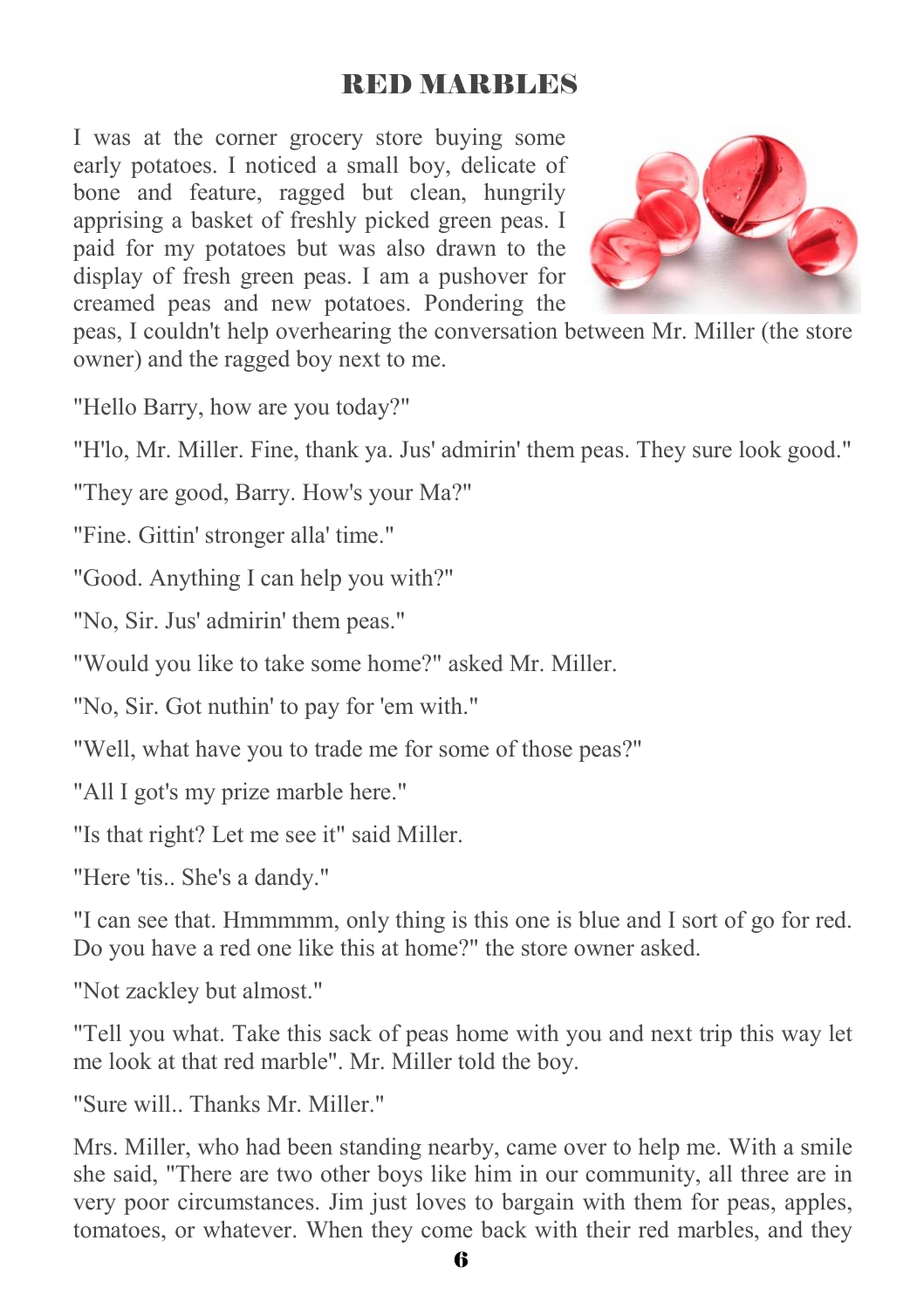always do, he decides he doesn't like red after all and he sends them home with a bag of produce for a green marble or an orange one, when they come on their next trip to the store."

I left the store smiling to myself, impressed with this man. A short time later I moved to Colorado, but I never forgot the story of this man, the boys, and their bartering for marbles.

Several years went by, each more rapid than the previous one. Just recently I had occasion to visit some old friends in that Idaho community and while I was there learned that Mr. Miller had died. They were having his visitation that evening and knowing my friends wanted to go, I agreed to accompany them. Upon arrival at the mortuary we fell into line to meet the relatives of the deceased and to offer whatever words of comfort we could.

Ahead of us in line were three young men. One was in an army uniform and the other two wore nice haircuts, dark suits and white shirts....all very professional looking. They approached Mrs. Miller, standing composed and smiling by her husband's casket. Each of the young men hugged her, kissed her on the cheek, spoke briefly with her and moved on to the casket.

Her misty light blue eyes followed them as, one by one, each young man stopped briefly and placed his own warm hand over the cold pale hand in the casket. Each left the mortuary awkwardly, wiping his eyes.

Our turn came to meet Mrs. Miller. I told her who I was and reminded her of the story from those many years ago and what she had told me about her husband's bartering for marbles. With her eyes glistening, she took my hand and led me to the casket.

"Those three young men who just left were the boys I told you about. They just told me how they appreciated the things Jim "traded" them. Now, at last, when Jim could not change his mind about colour or size....they came to pay their debt."

"We've never had a great deal of the wealth of this world," she confided, "but right now, Jim would consider himself the richest man in Idaho ."

With loving gentleness she lifted the lifeless fingers of her deceased husband. Resting underneath were three exquisitely shined red marbles.

*The Moral : We will not be remembered by our words, but by our kind deeds. Life is not measured by the breaths we take, but by the moments that take our breath.* 

7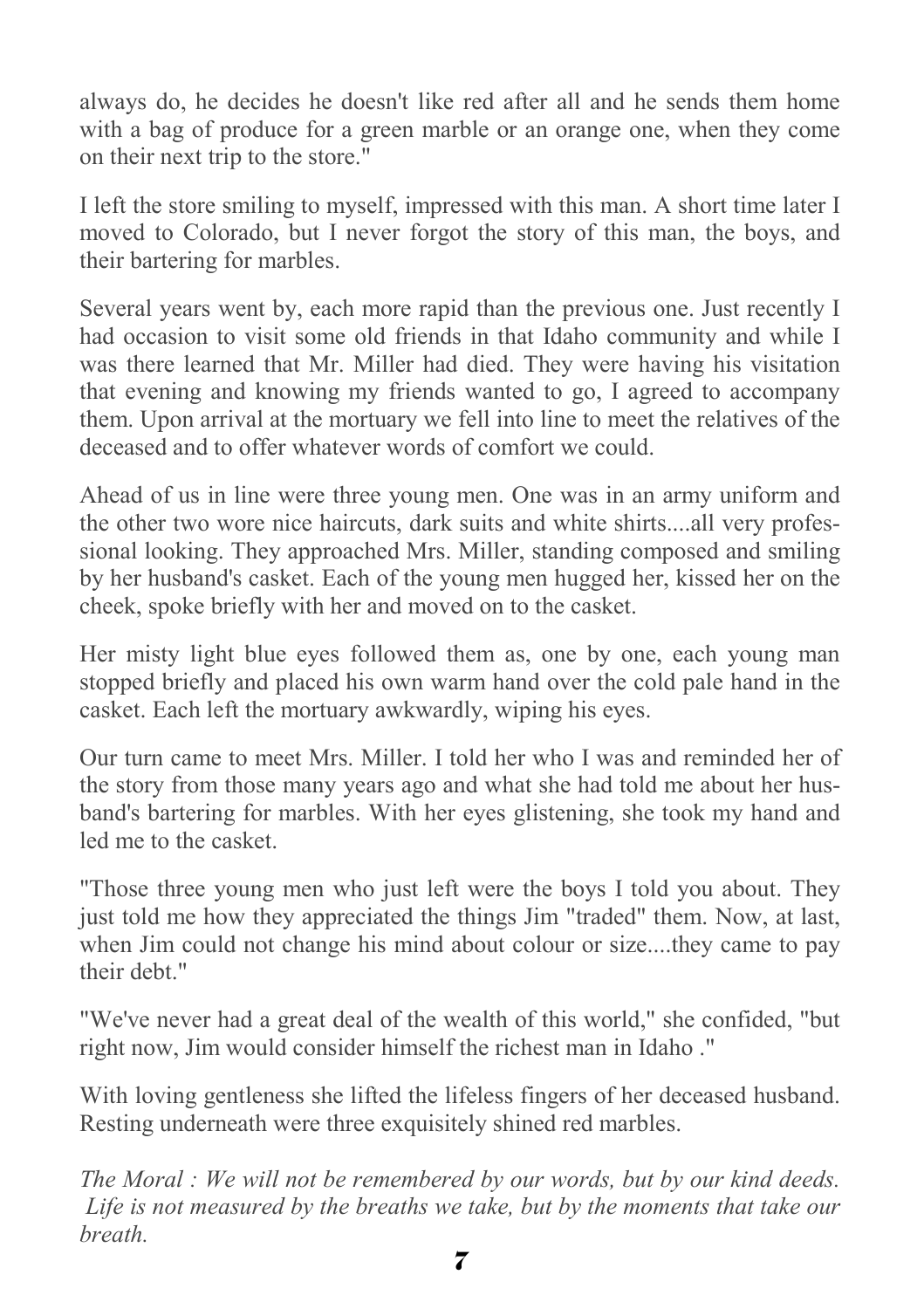

# **CSW Update**

**CHRISTIAN** SOI IDARITY **VOICE FOR THE VOICELESS** 

**Vietnam:** The family of Hoanh Van Ngai, the Hmong Christian who died in police custody on the 17th March, was notified in mid‐May that the Vietnamese authorities' investigations confirmed his death was caused

by "suicide by self‐electrocution." The family believes that he was killed extra‐judicially because of his defence of his church and determination to stand up to corrupt local officials.

**Egypt**: Demiana Abdel‐Nour, a Christian teacher in Luxor, was convicted on blasphemy charges on the 11th June by a court in Upper Egypt and fined 100,000 Egyptian pounds.

**Iran:** Pastor Farhad Sabokrooh, an Iranian Assemblies of God pastor, his wife Shahnaz Jayzan and two church workers were returned to jail after their one year sentences for converting to Christianity and "propagation against the Islamic regime through evangelism" were upheld by a High Court on the 1st of May. They were initially arrested in December 2011 after authorities in the southern town of Ahwaz raided their church's Christmas celebrations and detained everyone, including children attending Sunday school.

**Tanzania:** Three people were killed and more than 60 injured when a church service inaugurating a new Catholic Cathedral in Arush, Tanzania was bombed on Sunday the 5th May. The Vatican's ambassador to Tanzania, Arcgbishop Francisco Montecillo Padilla, and Josaphat Louis Lebulu, the Arcgbishop of Arusha, were in the church at the time of the attack but escaped unhurt.

**Burma:** In May, CSW released a new report on human rights in Burma following a four‐week fact‐finding visit to the country. The report welcomes signs of political change in the country but warns against "premature euphoria" and highlights "many very grave challenges and concerns, particularly in respect to the protection of human rights,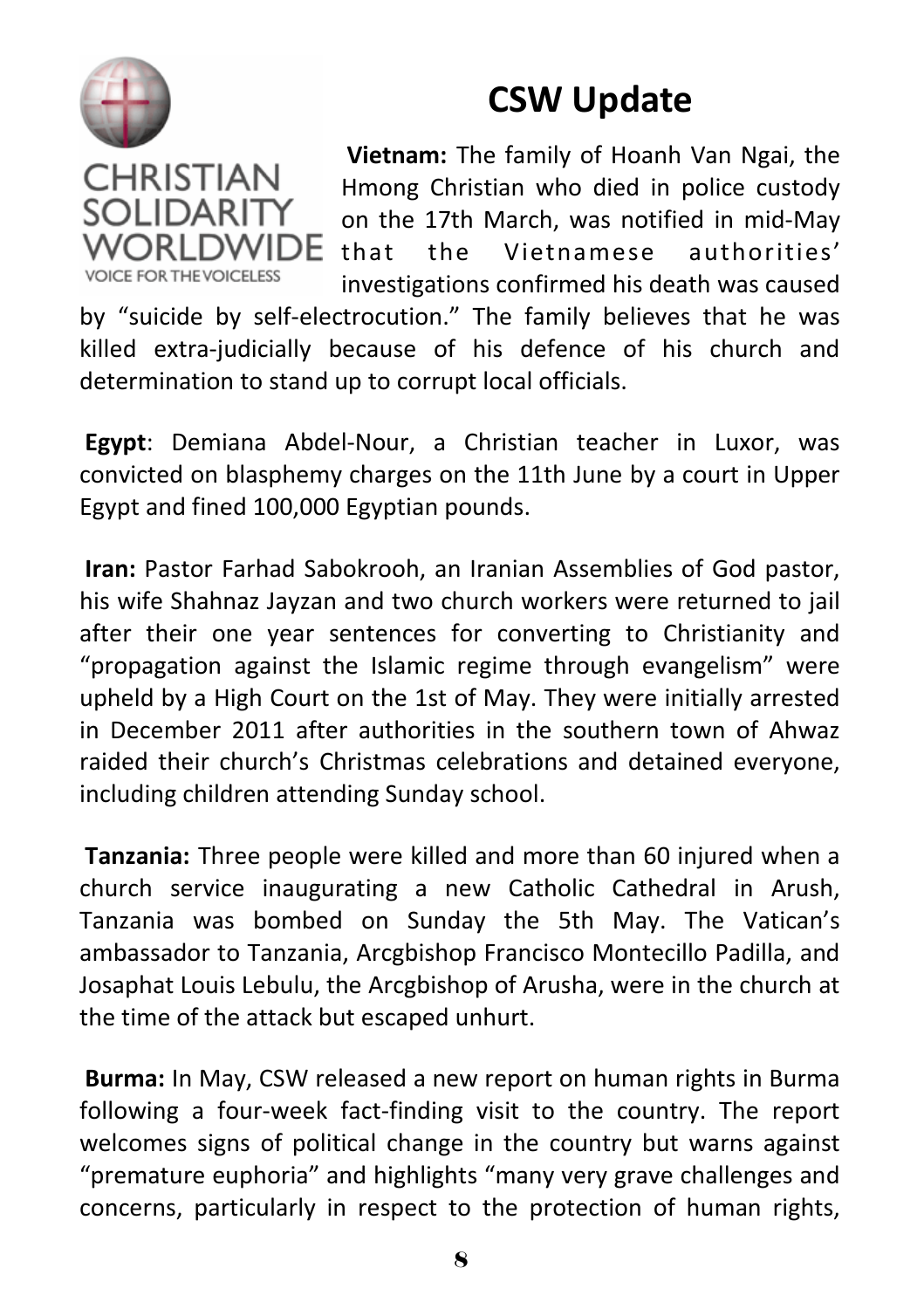including freedom of religious or belief".

**Nigeria:** On 14th May, Nigerian President Goodluck Jonathan declared a state of emergency in Borno, Yobe and Adamawa States following weeks of escalating attacks in northern and central states by increasingly well‐armed and well‐organised militants. On the same day, the Secretary of the Christian Association of Nigeria in Borno State, Reverend Faye Pama Musa, a Pentecostal pastor, was shot dead in his Maiduguri home by two suspected Boko Haram members.

For more details about resources and events check *www.csw.org.uk* 

———— < 0 > ————

# Children's Letters To God

#### **Dear God**,

In Sunday School they told us what You do. Who does it when You are on holiday? - *Jane* 

#### **Dear God**,

I think about You sometimes even when I'm not praying. - *Elliot* 

#### **Dear God**,

I didn't think orange went with purple until I saw the sunset you made on Tuesday. That was cool! - *Eugene* 

#### **Dear God**,

Did you mean for the giraffe to look like that or was it an accident? - *Norma* 

#### **Dear God**,

Instead of letting people die and having to make new ones, why don't You just keep the ones You have now? - *Cindy* 

#### **Dear God**,

Thank You for the baby brother, but what I prayed for was a puppy. - *Joyce* 

#### **Dear God**,

Why is Sunday School on Sunday? I thought it was supposed to be our day of rest. - *Tom*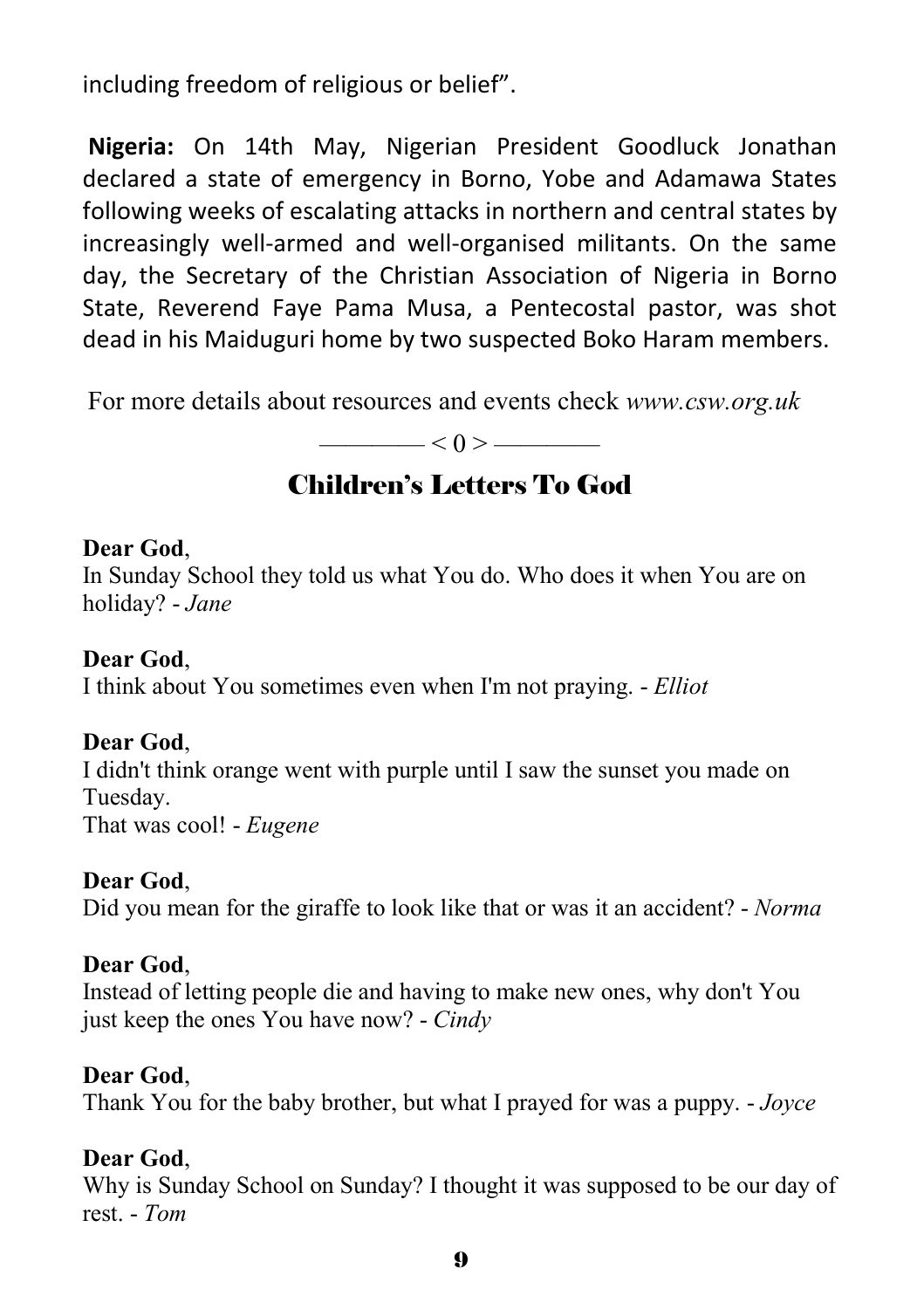



| Sun      | 1  | $10.30$ am         | All Age Worship led by Valerie Ashcroft                                                    |
|----------|----|--------------------|--------------------------------------------------------------------------------------------|
| Tue      | 3  | 10.30am-noon       | Coffee and Chat                                                                            |
|          |    | 8.00 pm            | Time for Prayer                                                                            |
| Fri      | 6  | $12.30 \text{ pm}$ | Luncheon Club                                                                              |
| Sat      | 7  | $10.30$ am-1pm     | <b>Big Brunch</b>                                                                          |
| Sun      | 8  | 10.30 am           | Communion Service led by Rev Paul Timmis                                                   |
|          |    | $3.00 \text{ pm}$  | Circuit Service at Ruxley's new church                                                     |
| Tue 10   |    | $10.30$ am-noon    | Coffee and Chat                                                                            |
|          |    | 8.00 pm            | Leadership Meeting                                                                         |
|          |    | $8.00 \text{ pm}$  | Time for Prayer                                                                            |
| Thur 12  |    | $7.00 \text{ pm}$  | Circuit Meeting at Worcester Park                                                          |
| Sun $15$ |    | $10.30$ am         | Morning Service led by Davis Eagle                                                         |
|          |    | $6.30 \text{ pm}$  | Communion Service led by Rev Paul Timmis                                                   |
| Tue 17   |    | 10.30am-noon       | Coffee and Chat                                                                            |
|          |    | $7.00 \text{ pm}$  | Men's Supper Club - My Life - Maxi Martin                                                  |
|          |    | $8.00 \text{ pm}$  | Time for Prayer                                                                            |
| Fri      | 20 | $12.30 \text{ pm}$ | Luncheon Club                                                                              |
| Sun      | 22 | 10.30 am           | Morning Service led by Brenda Cannon                                                       |
| Tue 24   |    | $10.30$ am-noon    | Coffee and Chat                                                                            |
|          |    | 7.30 pm            | <b>F&amp;P</b> Committee Meeting                                                           |
|          |    | $8.00 \text{ pm}$  | Time for Prayer                                                                            |
| Sun $29$ |    | $10.30$ am         | Harvest Festival led by Rev Paul Timmis<br>gifts this year will be going to Christian Care |

*Please refer to the Website (www.martinway.org.uk) or Weekly Notice Sheet for any additional information*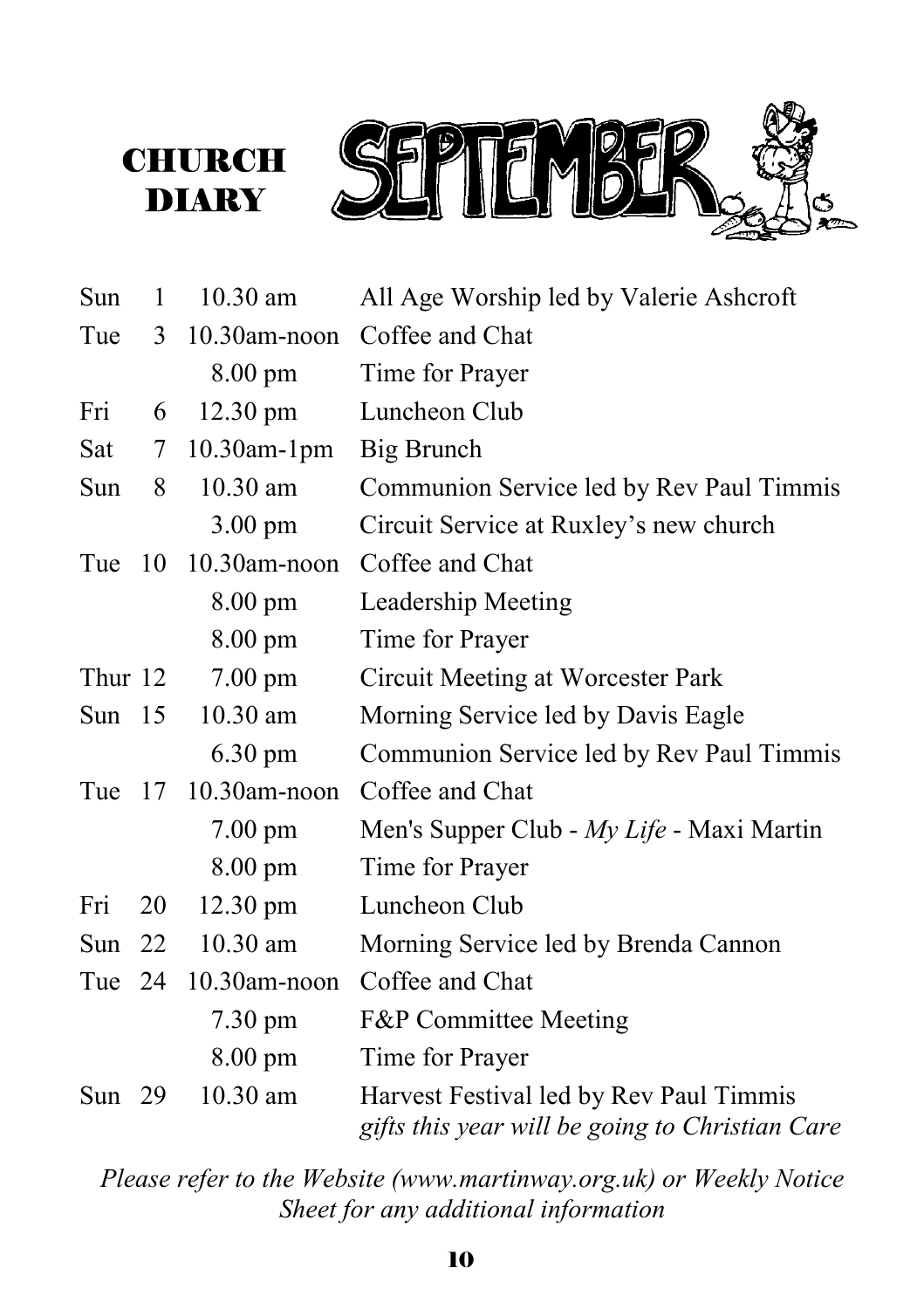# BIRTHDAY GREETINGS

We have many new additions to the church family recently.

If you wish to have your child's birthday mentioned in the Newsletter please pass the details to our Editor, Andrew Fox.

He can be contacted via email at roife@hotmail.co.uk or by phone on (020) 8330 7917.





We wish all of those why celebrate a birthday this month a very

 *Happy Birthday* 

and especially to:

**Abigail Fuwa on 15th September** 



 $-$  < 0 >  $-$ 

On Saturday 21st September Rev Andy Pilcher will be giving a presentation about Care for Uganda at **Raynes Park Church** between **4pm and 6pm**, followed by tea.

Andy is Margaret Adams' brother and the founder of the charity Care for Uganda. Please make a note in your diary and come along.

To find out more about the charity either come along to Andy's talk or visit the website at www.careforuganda.org

> *"Give a man a fish and he will eat for a day. Teach him how to fish and he will eat for a lifetime".*  Chinese proverb